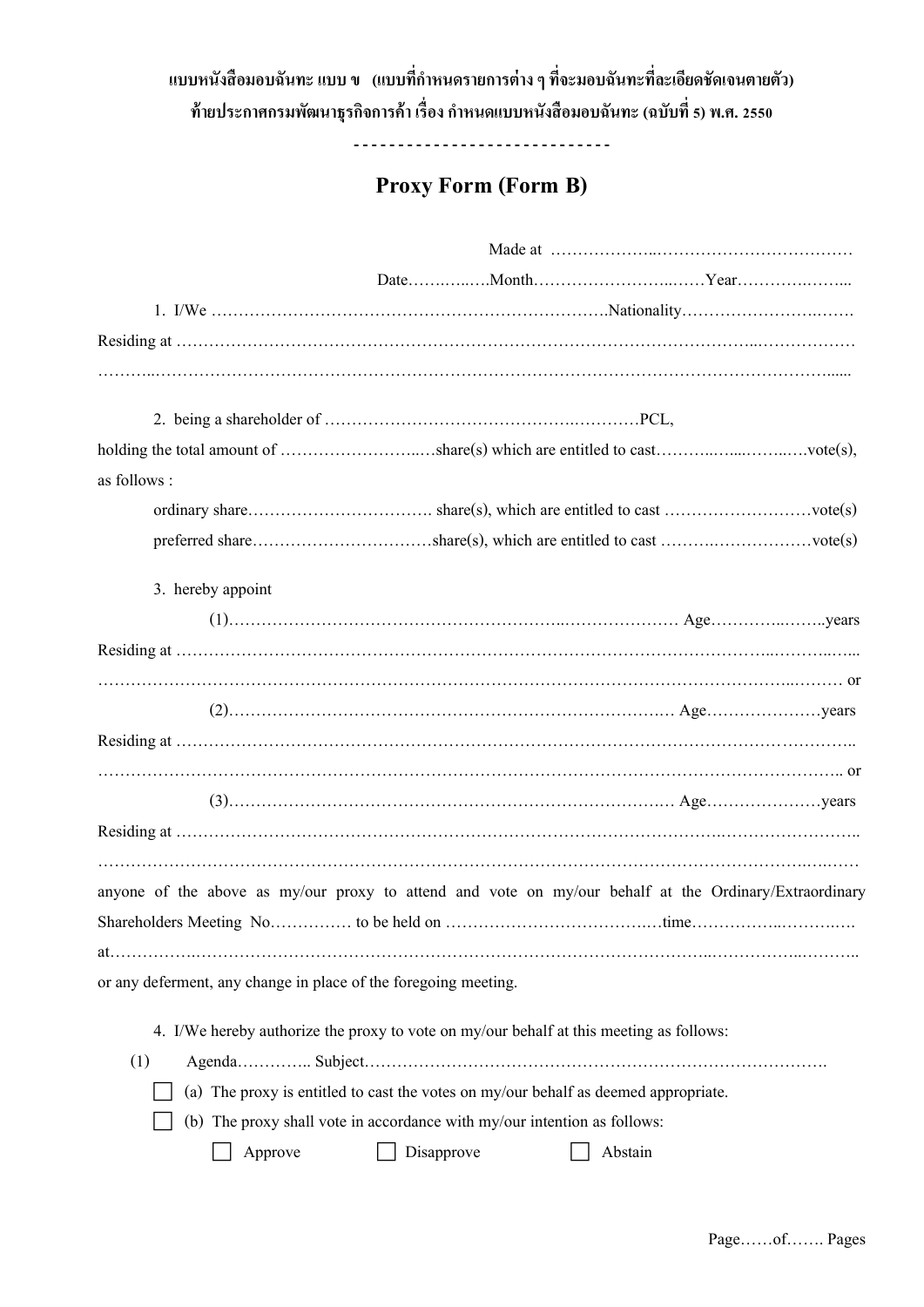|                                                                                     | (a) The proxy is entitled to cast the votes on my/our behalf as deemed appropriate. |                                                                          |                                                                                     |  |  |  |
|-------------------------------------------------------------------------------------|-------------------------------------------------------------------------------------|--------------------------------------------------------------------------|-------------------------------------------------------------------------------------|--|--|--|
| (b) The proxy shall vote in accordance with my/our intention as follows:            |                                                                                     |                                                                          |                                                                                     |  |  |  |
|                                                                                     | Approve                                                                             | Disapprove                                                               | Abstain                                                                             |  |  |  |
|                                                                                     |                                                                                     |                                                                          |                                                                                     |  |  |  |
|                                                                                     |                                                                                     |                                                                          |                                                                                     |  |  |  |
|                                                                                     | (a) The proxy is entitled to cast the votes on my/our behalf as deemed appropriate. |                                                                          |                                                                                     |  |  |  |
|                                                                                     |                                                                                     | (b) The proxy shall vote in accordance with my/our intention as follows: |                                                                                     |  |  |  |
|                                                                                     | Approve                                                                             | Disapprove                                                               | Abstain                                                                             |  |  |  |
|                                                                                     |                                                                                     |                                                                          |                                                                                     |  |  |  |
|                                                                                     |                                                                                     |                                                                          | (a) The proxy is entitled to cast the votes on my/our behalf as deemed appropriate. |  |  |  |
|                                                                                     |                                                                                     | (b) The proxy shall vote in accordance with my/our intention as follows: |                                                                                     |  |  |  |
|                                                                                     | Approve                                                                             | Disapprove                                                               | Abstain                                                                             |  |  |  |
|                                                                                     |                                                                                     |                                                                          |                                                                                     |  |  |  |
|                                                                                     |                                                                                     |                                                                          |                                                                                     |  |  |  |
|                                                                                     |                                                                                     |                                                                          | (a) The proxy is entitled to cast the votes on my/our behalf as deemed appropriate. |  |  |  |
|                                                                                     |                                                                                     | (b) The proxy shall vote in accordance with my/our intention as follows: |                                                                                     |  |  |  |
|                                                                                     | Approve                                                                             | Disapprove                                                               | Abstain                                                                             |  |  |  |
| (2)                                                                                 |                                                                                     | Agenda To consider the election of directors.                            |                                                                                     |  |  |  |
| (a) The proxy is entitled to cast the votes on my/our behalf as deemed appropriate. |                                                                                     |                                                                          |                                                                                     |  |  |  |
|                                                                                     | (b) The proxy shall vote in accordance with my/our intention as follows:            |                                                                          |                                                                                     |  |  |  |
|                                                                                     |                                                                                     |                                                                          |                                                                                     |  |  |  |
|                                                                                     |                                                                                     | Vote for the election of all the nominated candidates as a whole         |                                                                                     |  |  |  |
|                                                                                     | Approve                                                                             | Disapprove                                                               | Abstain                                                                             |  |  |  |
|                                                                                     |                                                                                     |                                                                          |                                                                                     |  |  |  |
|                                                                                     |                                                                                     | Vote for the election of an individual nominee                           |                                                                                     |  |  |  |
|                                                                                     |                                                                                     |                                                                          |                                                                                     |  |  |  |
|                                                                                     | Approve                                                                             | Disapprove                                                               | Abstain                                                                             |  |  |  |
|                                                                                     |                                                                                     |                                                                          |                                                                                     |  |  |  |
|                                                                                     | Approve                                                                             | Disapprove                                                               | Abstain                                                                             |  |  |  |
|                                                                                     |                                                                                     |                                                                          |                                                                                     |  |  |  |
|                                                                                     | Approve                                                                             | $\Box$ Disapprove                                                        | Abstain                                                                             |  |  |  |
|                                                                                     |                                                                                     |                                                                          |                                                                                     |  |  |  |
|                                                                                     | Approve                                                                             | Disapprove<br>$\mathbf{L}$                                               | Abstain                                                                             |  |  |  |
|                                                                                     | Approve                                                                             | Disapprove                                                               | Abstain                                                                             |  |  |  |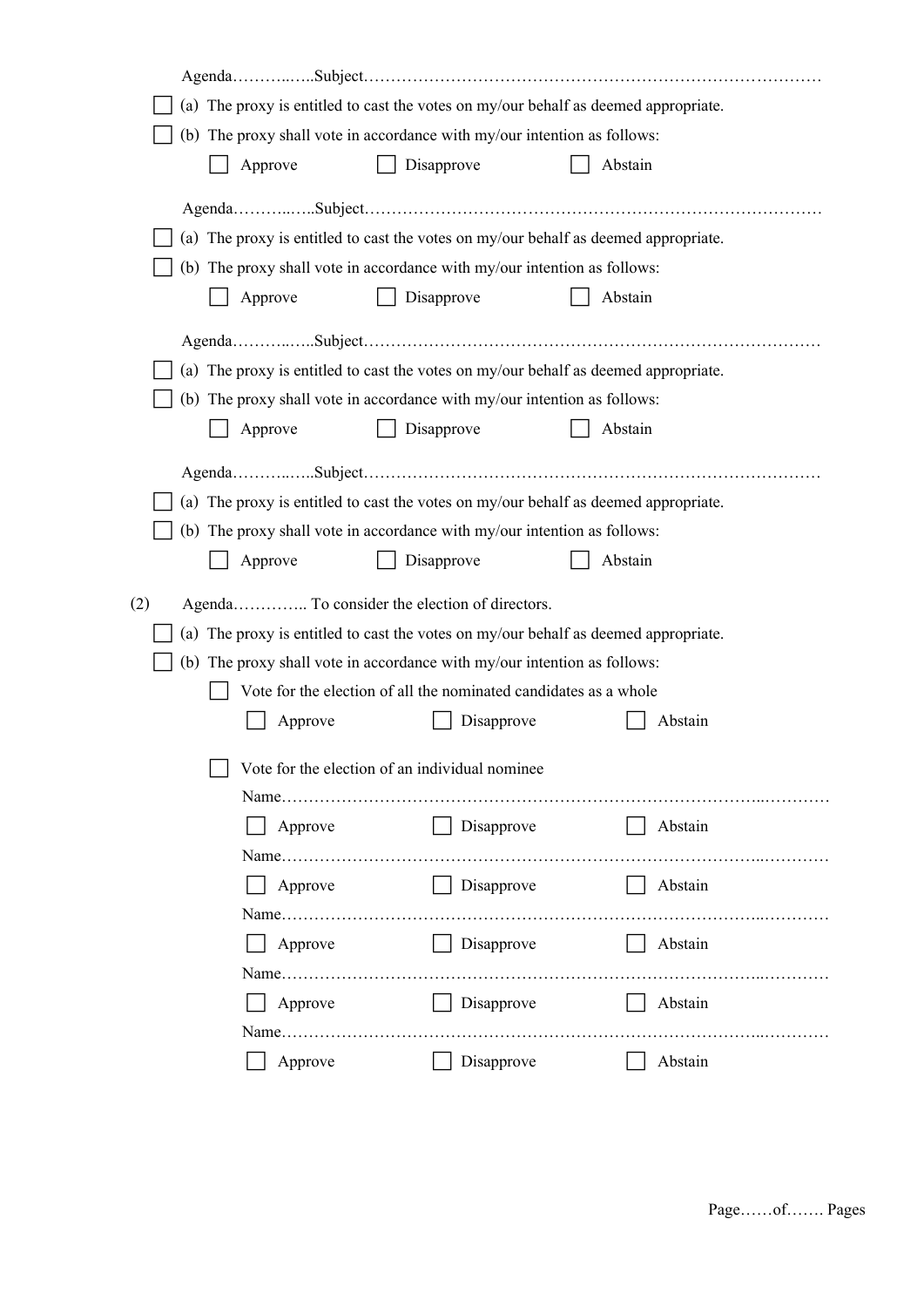5. The votes of the proxy in any agenda that is not specified in this proxy shall be considered as invalid and not my/our voting as a shareholder.

6. In case I/we have not specified a voting intention in any agenda or my/our determination is not clear or in case the meeting considers or passes resolutions in any matters apart from those agendum specified above, including the case that there is any amendment, modification or addition of any fact, the proxy shall have the right to consider and vote on my/our behalf as he/she may deem appropriate in all respects.

Any business carried out by the proxy at the meeting, except the proxy does not vote as I/we specified in this proxy, shall be deemed as having been carried out by myself/ourselves in all respects.

Signed ………………….…..………………….……..Proxy (……………………………………..…………)

Signed ………………….…..………………….……..Proxy (……………………………………..…………)

Signed ………………….…..………………….……..Proxy (……………………………………..…………)

Note

- 1. A shareholder must appoint only one proxy to attend the meeting and cast the vote. A shareholder cannot divide the number of shares held to several proxies in order to divide the votes.
- 2. In agenda regarding the election of directors, the ballot can be either for all the nominated candidates as a whole or for an individual nominee.
- 3. In case that there is any further agenda apart from specified above brought into consideration in the meeting, the proxy may use the Annex attached to Proxy Form B.